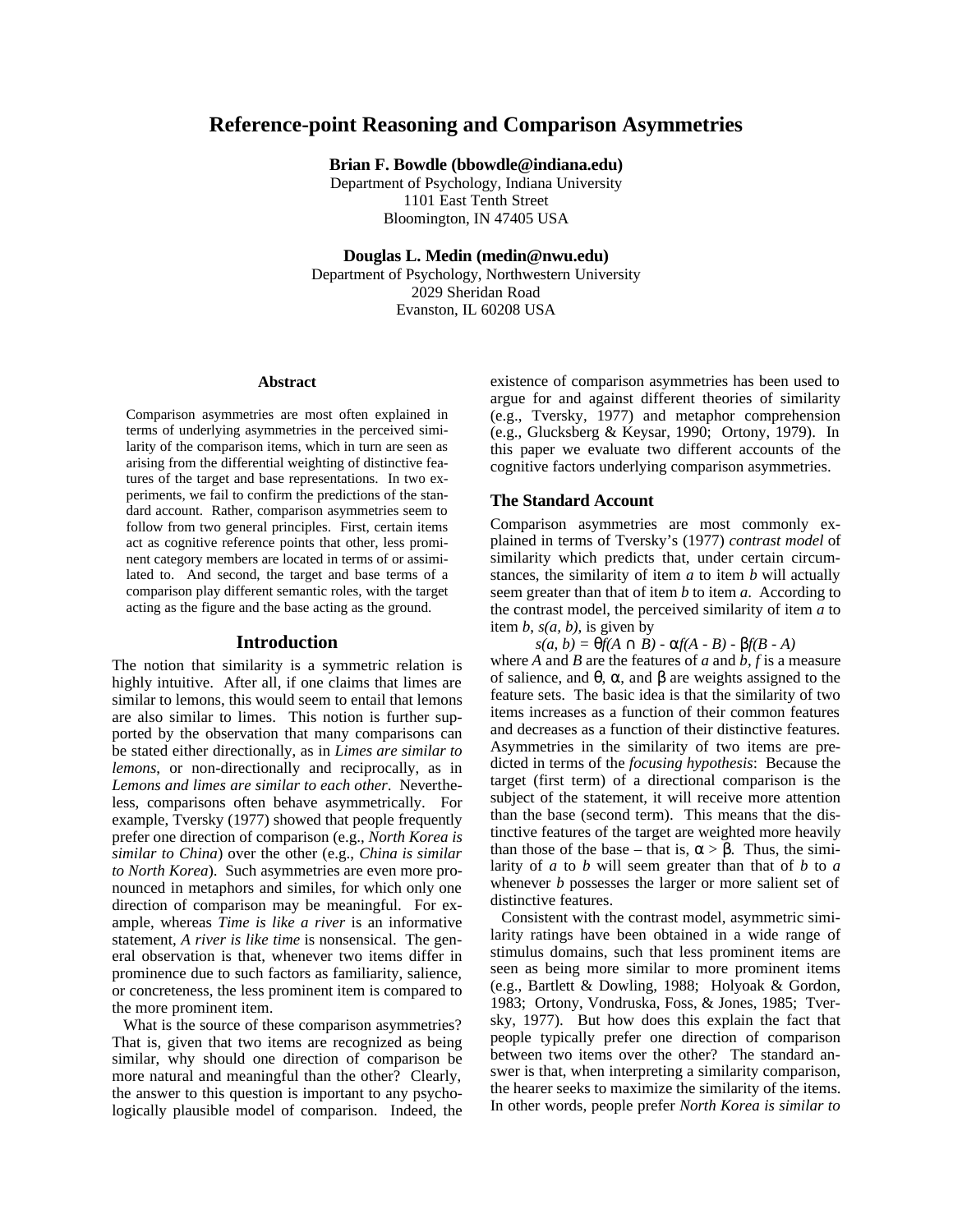*China* over the reverse direction of comparison precisely because North Korea is judged as being more similar to China than the reverse – presumably reflecting differences in the featural complexity of the two items. In support of this position, both Tversky (1977) and Ortony et al. (1985) found that items in the preferred comparison order typically received higher similarity ratings than the same items in the non-preferred order.

To summarize, the standard account of comparison asymmetries makes two claims. First, comparison asymmetries reflect underlying asymmetries in the perceived similarity of the items. And second, these underlying asymmetries are due to attentional factors, such that the distinctive features of the target are weighted more heavily than the distinctive features or spatial density of the base.

### **Cognitive Reference Points**

Although the contrast model has been widely adopted, there is an alternative explanation of comparison asymmetries – namely, that such asymmetries follow from principles of reference point reasoning (e.g., Gleitman, Gleitman, Miller, & Ostrin, 1997; Roese, Sherman, & Hur, 1998; Rosch, 1975; Shen, 1989). One of the central claims of this position is that certain highly prominent items act as *cognitive reference points* that other items are seen in relation to. Some wellknown examples of cognitive reference points are prototypes and ideals, which may be used to understand less prominent category members (Rosch, 1975), and the self concept, which serves as a habitual landmark in social judgments (e.g., Holyoak & Gordon, 1983; Srull & Gaelick, 1983). The basic idea is that many domains of knowledge are at least partially structured in terms of a small number of reference items.

Of course, the claim that non-reference (or deviant) items are seen in relation to reference items raises the question of what is meant by "seen in relation to." One way in which this relationship may manifest itself is *conceptual location*: Cognitive reference points provide landmarks that can be used to better specify the location of deviant items in a semantic or perceptual space. By doing so, reference items lend stability to the representations of deviant items. For example, it may be easier to conceptualize and reason with non-standard quantities (e.g., a length of two feet and nine inches) in terms of certain standards of measurement (e.g., a length of one yard). The beneficial use of reference items as landmarks for locating deviant items has been demonstrated in several studies of magnitude comparisons, where pairs of deviant items were discriminated with greater speed and accuracy when they were in the vicinity of a cognitive reference point (e.g., Holyoak & Mah, 1982; Hutchinson & Lockhead, 1977; te Linde & Paivio, 1979).

In addition to conceptual location, there is a second and more complex way in which deviant items may be

seen in relation to cognitive reference points – namely, *conceptual assimilation*. The idea here is that deviant items are more easily assimilated to reference items than the reverse (e.g., Bowdle & Gentner, 1997; Rosch, 1975; Shen, 1989). Such assimilation effects have been obtained in numerous studies. For example, people are more likely to project new properties from prototypical category members to less prominent members than vice versa (Rips, 1975), and are more willing to make inferences and predictions about others based on the self than vice versa (e.g., Kunda & Nisbett, 1988; McFarland & Miller, 1990). Whenever such assimilation occurs, the representation of the deviant item is changed to make it more concordant with that of the reference item.

The above discussion of the functions of cognitive reference points suggests that, even prior to being placed in a comparison, there is a directional or asymmetric relationship between two items whenever one makes a better cognitive reference point than the other. But how does this translate into preferred comparison orders? An answer commonly given by reference point models is that the target and base terms of a comparison play different semantic roles, which specify the placement of deviant and reference items in the comparison frame.

It has been claimed that items in the subject and complement positions of many sentence types are assigned the roles of *figure* and *ground*, respectively (Gleitman et al., 1997; Langacker, 1990; Talmy, 1978). The figure is characterized as a moving or conceptually movable object whose site or path is the issue of interest. In contrast, the ground is characterized as a stationary landmark with respect to which the figure's site or path is defined. Thus, whichever item makes a more natural cognitive reference point will be the preferred ground of the sentence. In directional comparisons, this predicts that deviant items should be placed in the target position and reference items in the base position.

Perhaps the most notable distinction between the standard account of comparison asymmetries and the reference point account is that the latter does not rely on the notion of underlying asymmetries in the perceived similarity of the comparison items. That is, one does not have to judge whether item *a* seems more similar to item *b* or item *b* seems more similar to item *a* in order to determine their preferred ordering. Rather, comparison asymmetries reflect the fact that deviant items are more concordant with the semantic constrains of the target position, and reference items with the semantic constraints of the base position. Simply put, using a cognitive reference point as the base of a directional comparison results in a more natural and informative statement.

### **Comparing the Positions**

Both the standard account and the reference point account are able to explain many of the comparison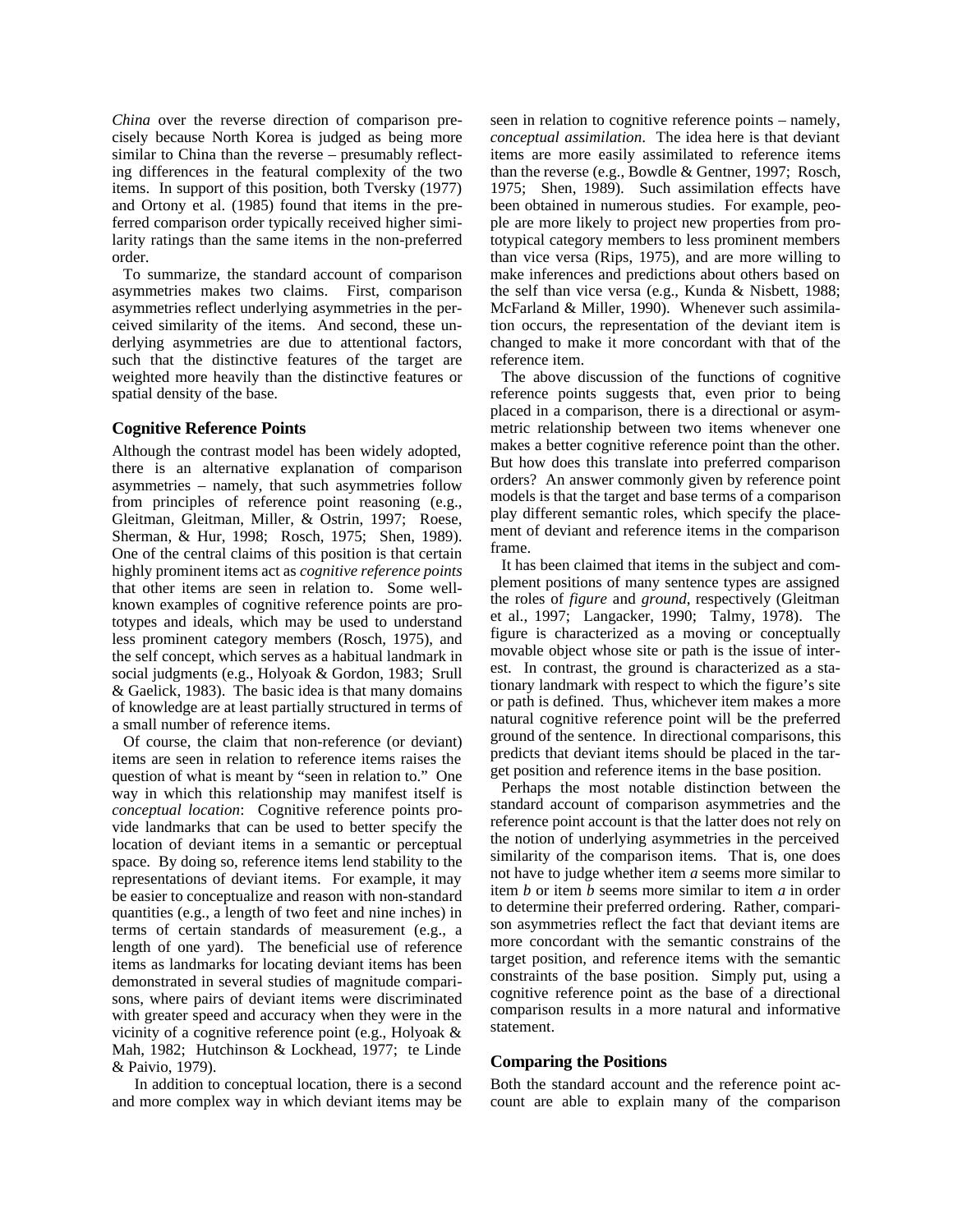asymmetries that have been observed in the literature, albeit using different mechanisms. In the present study, we sought to address an important limitation of existing research in this area. Specifically, the available evidence almost exclusively involves asymmetries in similarity comparisons, for which the two accounts make essentially the same predictions concerning which direction of comparison should be preferred. If one turns to consider the relationship between similarity and difference comparisons, however, then the two accounts can be shown to make distinct predictions.

According to the standard account, people prefer the direction of a similarity comparison that maximizes the perceived similarity of the target to the base. By analogy, then, people should also prefer the direction of a difference comparison that maximizes the perceived difference of the target from the base. This suggests that comparison asymmetries should go in opposite directions for similarity and difference statements, as asymmetries in similarity and difference ratings tend to be inversely related (Tversky, 1977). For example, if North Korea seems more similar to China than the reverse, then China will seem more different from North Korea than the reverse. Therefore, people should not only prefer *North Korea is similar to China* over *China is similar to North Korea*, they should also prefer *China is different from North Korea* over *North Korea is different from China*. In both cases, the preferred direction of comparison maximizes the value of the dimension specified by the comparison predicate.

In contrast to the standard account, the reference point account states that people simply prefer the direction of comparison that uses the better cognitive reference point as the ground, because this ordering maximizes the informativity of the statement. Given that the position of figure and ground in a statement should not be affected by the particular comparison predicate, the preferred direction of comparison between two items should place reference items in the base position for both similarity and difference statements. Thus, if people prefer *North Korea is similar to China* over the reverse, then they should also prefer *North Korea is different from China* over the reverse.

In addition to making different predictions about the direction of comparison asymmetries for similarity and difference statements, the standard and reference point accounts also make different predictions about the relative magnitude of such asymmetries. According to Tversky (1977), difference comparisons will tend to place more weight on the distinctive feature sets than will similarity comparisons. Because the standard account derives asymmetries from distinctive features, this means that difference comparisons should be more asymmetric than similarity comparisons. In contrast, the reference point account suggests precisely the opposite – similarity comparisons should be more asymmetric than difference comparisons. Although the use of reference items to specify the location of deviant items

is presumably equally important in similarity and difference statements, conceptual assimilation of deviant items to reference items should be more likely to occur in similarity statements. As noted by a number of theorists, informative similarity comparisons do not merely point out obvious commonalities; rather, they highlight nonobvious commonalities, and promote the creation of new ones through processes such as inference projection (e.g., Bowdle & Gentner, 1997; Medin et al., 1993). While less work has been done concerning the communicative functions of difference comparisons, it is reasonable to assume that difference comparisons are less likely to invite such modes of conceptual assimilation. This is because difference comparisons serve more to suggest differences between items than to suggest commonalities. Thus, although there should be a general preference for comparing deviant items to reference items, the utility of doing so should be greater for similarity statements than for difference statements.

## **Experiment 1**

In Experiment 1, we tested the central predictions of the standard and reference point accounts concerning comparison asymmetries. Subjects were given directional similarity or difference comparisons, each of which contained a less prominent (deviant) item and a more prominent (reference) item. All comparisons were presented in both possible orders – with the reference item in the base position (e.g., *A zebra is similar to/different from a horse*) or in the target position (e.g., *A horse is similar to/different from a zebra*). For convenience, we will refer to statements with the first ordering of items as *forward comparisons*, and statements with the second ordering of items as *reverse comparisons*. For each comparison, subjects were asked to indicate the strength of their preference for one direction of comparison over the other. Again, the standard account predicts that comparison asymmetries should go in opposite directions for similarity and difference statements, and should be stronger for difference statements. In contrast, the reference point account predicts that comparison asymmetries should go in the same direction for similarity and difference statements, and should be stronger for similarity statements.

### **Method**

**Subjects.** Forty Northwestern University undergraduates participated in partial fulfillment of a course requirement.

**Materials and Design.** Each subject received 32 directional comparisons between a less prominent (deviant) item and a more prominent (reference) item. (The relative prominence of each item was initially determined by the authors and then confirmed by two judges.) To ensure generality, the 32 comparisons involved eight categories of items: *animals* (e.g., zebra – horse), *artifacts* (e.g., motel – hotel), *colors* (e.g., tan – brown), *countries* (e.g., North Korea – China), *emotions*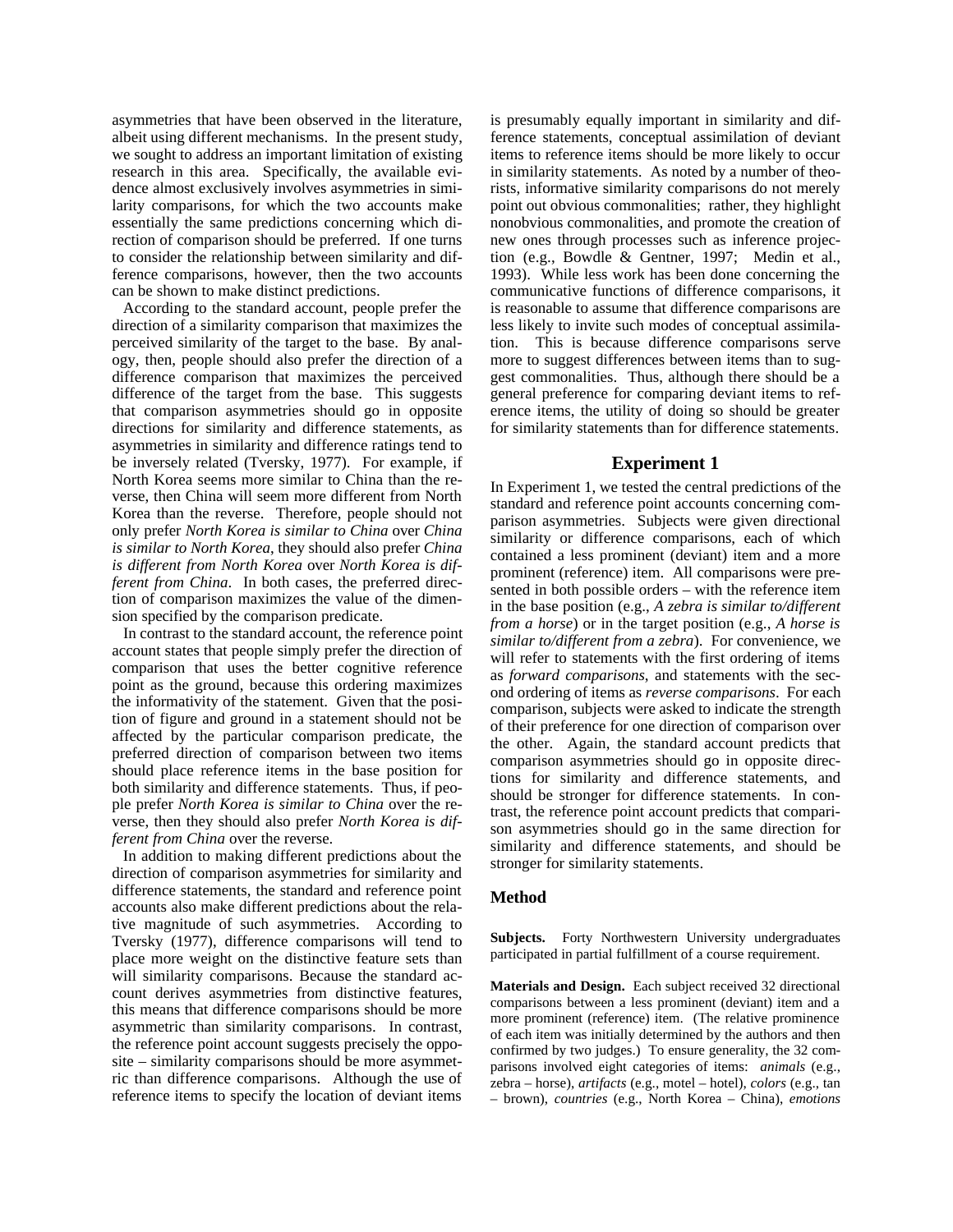(e.g., admiration – love), *famous individuals* (e.g., Saddam Hussein – Adolf Hitler), *measurements* (e.g., \$105.00 – \$100.00), and *occupations* (e.g., dentist – surgeon).

Half of the subjects received all 32 comparisons as similarity statements (e.g., *A zebra is similar to a horse*), and half as difference statements (e.g., *A zebra is different from a horse*). Subjects saw each statement in both forward and reverse directions, with the two directions separated by a six-point numerical scale. The order of presentation of the two directions (forward first versus reverse first) was counterbalanced within and between subjects.

**Procedure**. Each subject was given a booklet containing the 32 pairs of comparison statements in a random order. Subjects indicated which direction of comparison they felt was "stronger, more sensible, or more natural" for each pair by circling a number on the six-point scale. They were told that the more strongly they preferred the direction on the left, the closer their answer should be to 1, and the more strongly they preferred the direction on the right, the closer their answer should be to 6.

#### **Results and Discussion**

All directional preference ratings were transformed so that higher numbers indicated a preference for forward comparisons over reverse comparisons. For similarity statements, the directional preference  $(M = 4.77, SD =$ 0.39) was significantly above the scale midpoint (3.5) by both subjects and items,  $t<sub>S</sub>(19) = 14.66$ ,  $p < .001$  and  $t_I(31) = 19.44$ ,  $p < .001$ . For difference statements, the directional preference ( $M = 4.03$ ,  $SD = 0.57$ ) was also significantly above the scale midpoint,  $t_s(19) = 4.14$ , *p*  $< .001$  and  $t_1(31) = 6.41$ ,  $p < .001$ . Thus, subjects consistently preferred comparing deviant items to reference items in both similarity and difference statements. This is consistent with the reference point account of comparison asymmetries: People prefer the direction of comparison that places the better cognitive reference point in the base position, regardless of the particular comparison predicate used.

Turning to the relative magnitudes of the comparison asymmetries, the preference for the forward direction of comparison was higher for similarity statements than for difference statements,  $t_s(38) = 4.83$ ,  $p < .001$  and  $t_I(31) = 10.31$ ,  $p < .001$ . Again, this is as predicted by the reference point account: Because similarity statements are likely to elicit a greater degree of conceptual assimilation than difference statements, reference point effects should be stronger in similarity statements.

## **Asymmetries in Similarity and Difference Ratings**

Contrary to the claims of the standard account, the results of Experiment 1 suggest that comparison asymmetries are not due to underlying asymmetries in the perceived similarity or difference of the comparison items. If this were the case, then – assuming that hearers seek to maximize the value of the dimension specified by the comparison predicate – comparison asymmetries should have gone in opposite directions for similarity and difference statements. But how, then, does one explain the fact that comparison asymmetries are typically associated with asymmetries in similarity and difference ratings (e.g., Ortony et al., 1985; Tversky, 1977)? We suggest that such ratings asymmetries might also be due to reference point reasoning.

According to the reference point account, the target and base terms of a directional comparison play different semantic roles, with the target acting as the figure and the base acting as the ground. Thus, information flows directionally from the base to the target, as when the base is used to generate new inferences about the target. Assuming that deviant items are more easily assimilated to reference items than the reverse, this means that assigning the reference item to the base position (forward comparisons) should result in a greater degree of conceptual assimilation than assigning it to the target position (reverse comparisons). Therefore, forward comparisons should elicit higher similarity ratings – and lower difference ratings – than reverse comparisons.

This explanation of ratings asymmetries is radically different from that offered by Tversky's (1977) contrast model. In this model, the representations of the comparison items are assumed to remain static, and asymmetries are simply due to attentional factors. On the reference point view, however, the representations of deviant items may shift towards those of reference items, thereby making the items more similar. This view is, in fact, consistent with a fair amount of evidence. Indeed, asymmetries in conceptual assimilation are often associated with asymmetries in similarity ratings. For example, people not only make more inferences and predictions about others based on the self than vice versa (e.g., Kunda & Nisbett, 1988; McFarland & Miller, 1990), they also rate others as being more similar to the self than vice versa (e.g., Catrambone, Beike, & Niedenthal, 1996; Holyoak & Gordon, 1983; Srull & Gaelick, 1983). We propose that the latter effect may be largely due to the former – projecting novel information from the self to others will make others seem more similar to the self.

In sum, the reference point account can explain asymmetries in similarity and difference judgments, and in fact predicts the same directionalities as the standard account. As was the case for comparison asymmetries, however, these approaches make different predictions about the relative magnitude of asymmetries in similarity and difference ratings. According to the standard account, difference comparisons will tend to place more weight on the comparison items' distinctive feature sets than will similarity comparisons. Because the standard account derives asymmetries from precisely these stimulus properties, this predicts that directional difference ratings should be more asymmetric than directional similarity ratings. According to the reference point account, however, this pattern of results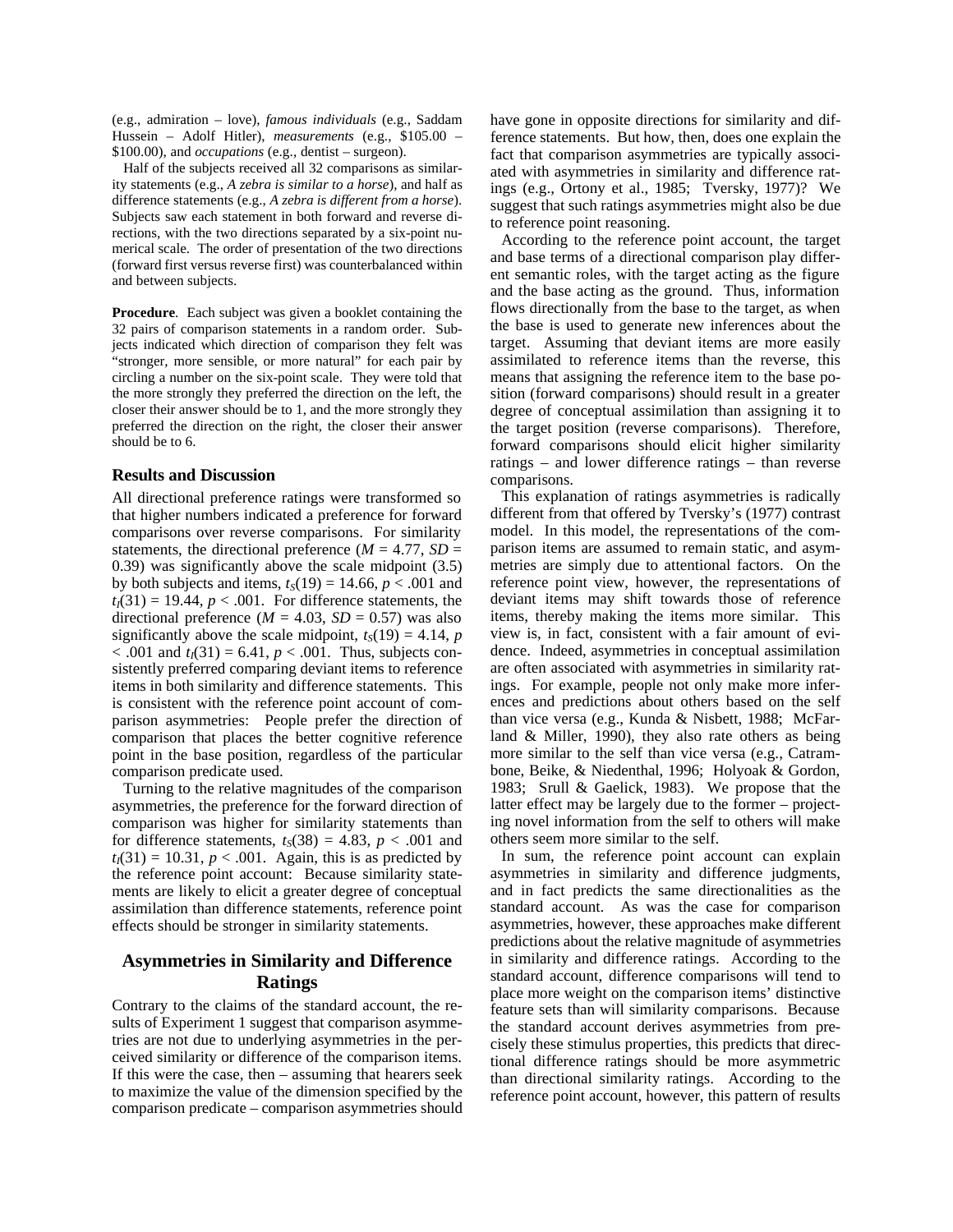should not hold. This is because conceptual assimilation is more likely to occur in similarity comparisons. Assuming that conceptual assimilation is in fact a primary source of ratings asymmetries, then, directional similarity ratings should be more asymmetric than directional difference ratings.

### **Experiment 2**

In Experiment 2, subjects were given the same directional comparisons used in Experiment 1, and rated either the similarity or the difference of both the deviant item to the reference item (e.g., *How similar is a zebra to a horse?*) and the reference item to the deviant item (e.g., *How similar is a horse to a zebra?*). Again, the standard account predicts that difference judgments should be more asymmetric, whereas the reference point account predicts that similarity judgments should be more asymmetric. We also gave a second group of subjects *nondirectional* versions these comparison questions (e.g., *How similar are a zebra and a horse?*  or *How similar are a horse and a zebra?*). That is, these subjects were asked to rate either the similarity of or the difference between the two items without any specification of which item was the target and which was the base.

The inclusion of the nondirectional ratings condition was inspired by Catrambone et al. (1996), who argued that if the more prominent of two comparison items serves as a cognitive reference point for understanding the other item, then it should act as the implicit base of a nondirectional comparison. That is, nondirectional comparisons should be mentally translated into forward comparisons, in which the deviant item is directionally compared to the reference item. Supporting this claim, Catrambone et al. found that nondirectional similarity comparisons were rated as expressing the same degree of similarity as forward similarity comparisons, and a higher degree of similarity than reverse similarity comparisons. In the present experiment, we sought to replicate this finding for similarity comparisons, and extend it to difference comparisons. If both nondirectional similarity and difference ratings are closer to forward than reverse ratings, then this would further support the claim that asymmetries are due to reference point reasoning.

#### **Method**

**Subjects.** Eighty Northwestern University undergraduates served as paid subjects.

**Materials and Design.** Half of the subjects were assigned to the directional ratings condition, and half to the nondirectional ratings condition. In the directional condition, subjects received all 32 directional comparisons used in Experiment 1. Half of the subjects in this condition were asked to rate the similarity of the comparison items, and half the difference between the comparison items. For each comparison, subjects

gave ratings for both the forward direction and the reverse direction. The order of presentation of the two directions was counterbalanced within and between subjects.

In the nondirectional ratings condition, subjects received nondirectional versions of the 32 comparison statements. As in the directional condition, half of the subjects were asked to rate the similarity of the comparison items, and half the difference between the comparison items. Because nondirectional comparisons lack target and base terms, however, subjects gave only one rating per comparison in this condition. The order of presentation of the deviant and reference items in a comparison (e.g., *How similar are a zebra and a horse?* versus *How similar are a horse and a zebra?*) was counterbalanced within and between subjects.

**Procedure**. Each subject was given a booklet containing the 32 comparison statements in a random order. Subjects gave similarity or difference ratings by circling a number on a 20 point scale below each comparison. For similarity ratings, the low end of the scale was labeled "not at all similar" and the high end "very similar". For difference ratings, the low end was labeled "not at all different" and the high end "very different".

#### **Results and Discussion**

Focusing first on the directional ratings, subjects gave higher similarity ratings to forward comparisons  $(M =$ 11.02,  $SD = 2.44$ ) than to reverse comparisons ( $M =$ 9.84,  $SD = 2.69$ ,  $t_S(19) = 3.93$ ,  $p < .001$  and  $t_I(31) =$ 6.57,  $p < .001$ . Likewise, subjects gave higher difference ratings to reverse comparisons ( $M = 13.12$ ,  $SD =$ 2.26) than to forward comparisons ( $M = 12.44$ ,  $SD =$ 2.35),  $t_s(19) = 3.29$ ,  $p < .005$  and  $t_l(31) = 3.42$ ,  $p < .005$ . These results are consistent with both the standard account and the reference point account. More critically, however, the directional similarity ratings were more asymmetric than the directional difference ratings: The absolute mean difference in ratings between the forward and reverse comparisons was nearly twice as large for similarity comparisons ( $M = 1.18$ ,  $SD = 1.34$ ) as it was for difference comparisons ( $M = 0.68$ ,  $SD = 0.92$ ). This is only consistent with the reference point account, according to which conceptual assimilation will result in asymmetric similarity and difference ratings but is more likely to occur in similarity comparisons. However, this difference in the magnitude of the ratings asymmetries was only marginally significant by items,  $t_1(31) = 1.91$ ,  $p < .10$ , and not by subjects,  $t_5(38) = 1.38$ , *p* <.20.

Turning now to consider the entire pattern of ratings, the nondirectional similarity ratings ( $M = 11.42$ ,  $SD =$ 2.71) did not differ from forward similarity ratings, but were significantly larger than reverse similarity ratings,  $t_s(38) = 2.23$ ,  $p < .05$  and  $t_l(31) = 6.41$ ,  $p < .001$ . This replicates the findings of Catrambone et al. (1996). Likewise, the nondirectional difference ratings  $(M =$ 12.10,  $SD = 3.12$ ) did not differ from forward difference ratings, but were significantly smaller than reverse difference ratings by items,  $t_I(31) = 4.25$ ,  $p < .001$ , but